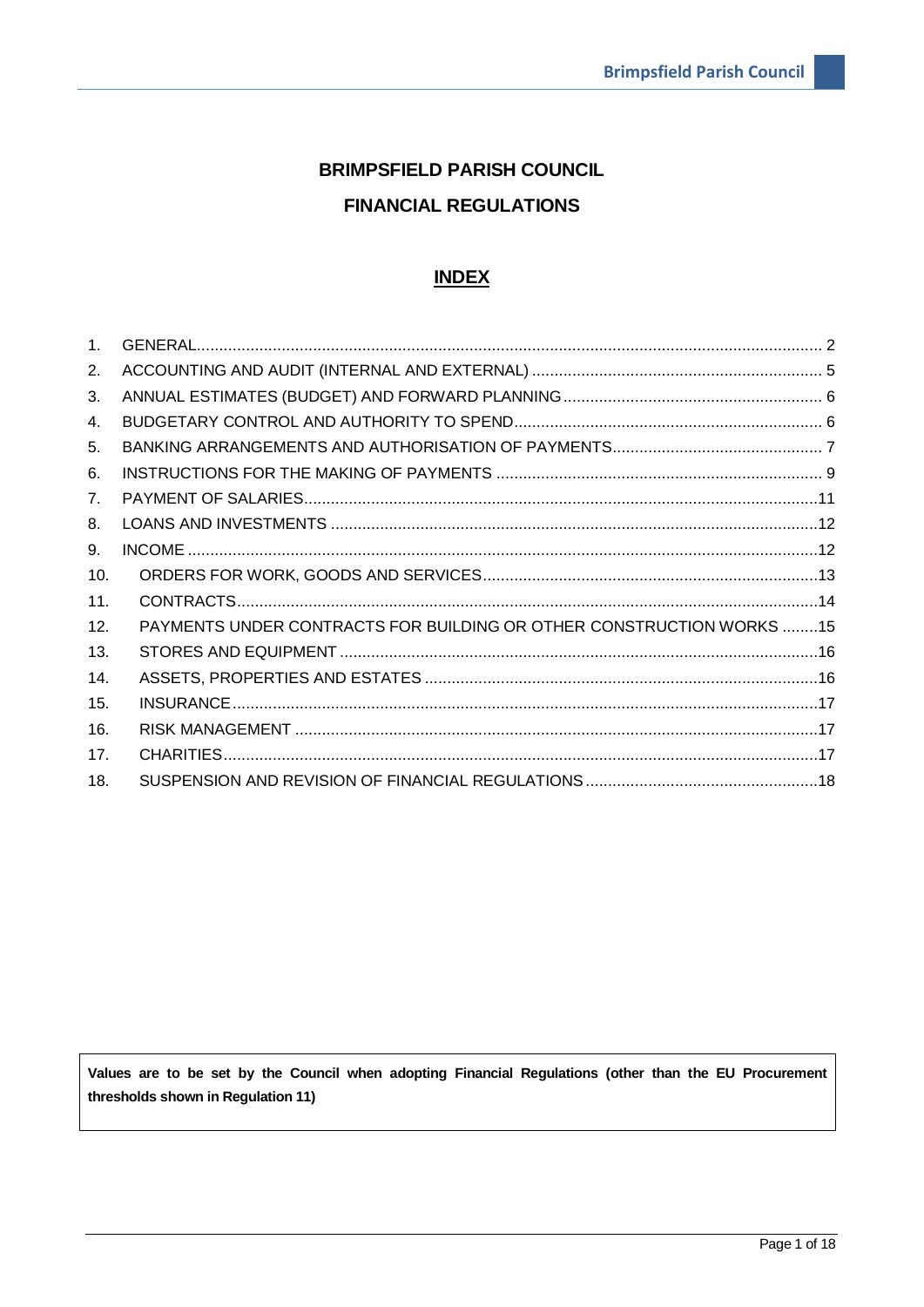These Financial Regulations were reviewed and adopted by the Council at its Meeting held on the 16th May 2017.

#### <span id="page-1-0"></span>**1. GENERAL**

- 1.1. These financial regulations govern the conduct of financial management by the council and may only be amended or varied by resolution of the council. Financial regulations are one of the council's three governing policy documents providing procedural guidance for members and officers. Financial regulations must be observed in conjunction with the council's standing orders<sup>1</sup> and any individual financial regulations relating to contracts.
- 1.2. The council is responsible in law for ensuring that its financial management is adequate and effective and that the council has a sound system of internal control which facilitates the effective exercise of the council's functions, including arrangements for the management of risk.
- 1.3. The council's accounting control systems must include measures:
	- for the timely production of accounts;
	- that provide for the safe and efficient safeguarding of public money;
	- to prevent and detect inaccuracy and fraud; and
	- identifying the duties of officers.
- 1.4. These financial regulations demonstrate how the council meets these responsibilities and requirements.
- 1.5. At least once a year, prior to approving the Annual Governance Statement, the council must review the effectiveness of its system of internal control which shall be in accordance with proper practices.
- 1.6. A breach of these Regulations by an employee is gross misconduct.
- 1.7. Members of Council are expected to follow the instructions within these Regulations and not to entice employees to breach them. Failure to follow instructions within these Regulations brings the office of councillor into disrepute.
- 1.8. The Responsible Financial Officer (RFO) holds a statutory office to be appointed by the council. The Clerk has been appointed as RFO for this council and these regulations will apply accordingly.
- 1.9. The RFO;

<u>.</u>

acts under the policy direction of the council:

<sup>1</sup> Model standing orders for councils are available in Local Councils Explained © 2013 National Association of Local Councils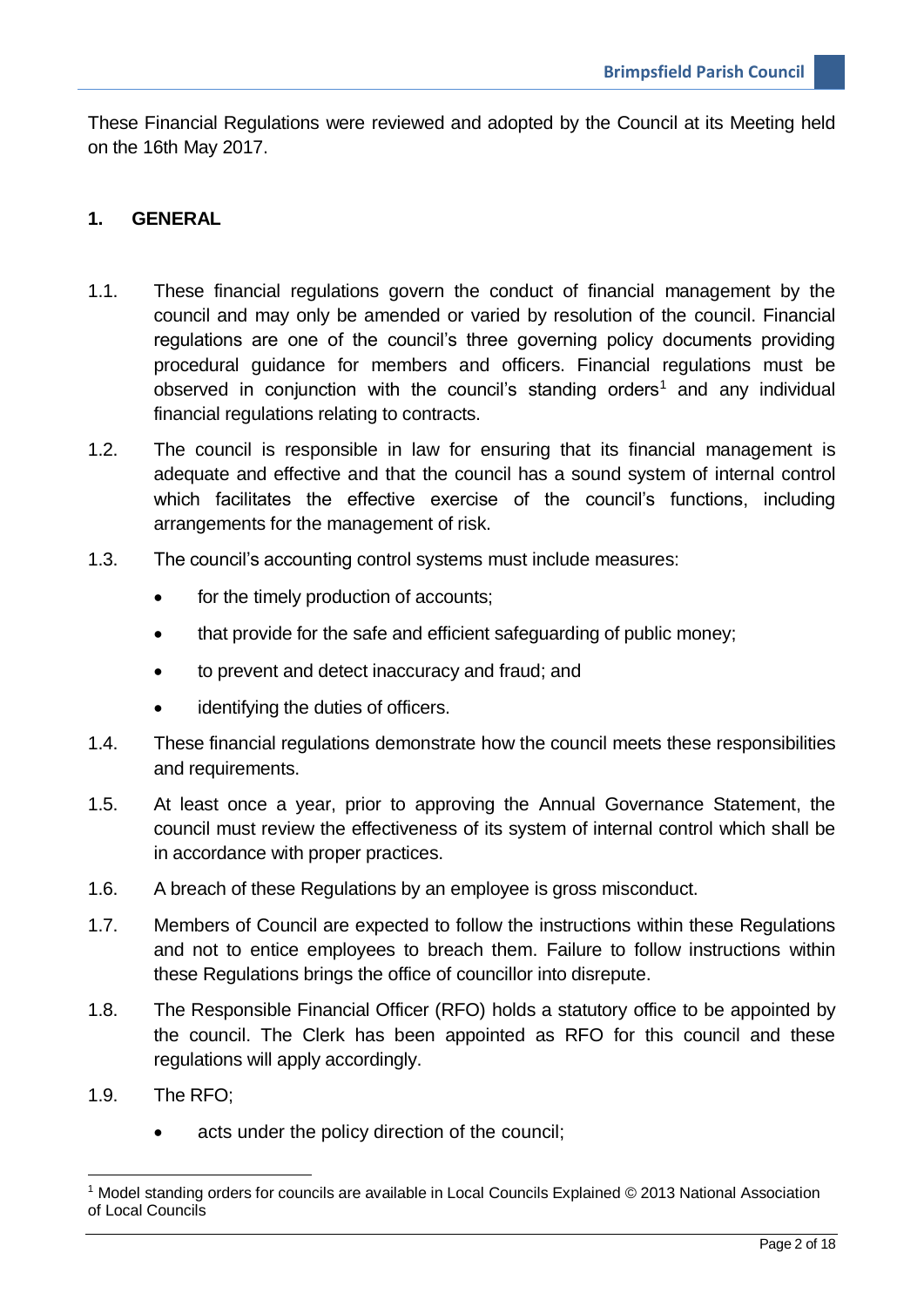- administers the council's financial affairs in accordance with all Acts, Regulations and proper practices;
- determines on behalf of the council its accounting records and accounting control systems;
- ensures the accounting control systems are observed;
- maintains the accounting records of the council up to date in accordance with proper practices;
- assists the council to secure economy, efficiency and effectiveness in the use of its resources; and
- produces financial management information as required by the council.
- 1.10. The accounting records determined by the RFO shall be sufficient to show and explain the council's transactions and to enable the RFO to ensure that any income and expenditure account and statement of balances, or record of receipts and payments and additional information, as the case may be, or management information prepared for the council from time to time comply with the Accounts and Audit Regulations<sup>2</sup>.
- 1.11. The accounting records determined by the RFO shall in particular contain:
	- entries from day to day of all sums of money received and expended by the council and the matters to which the income and expenditure or receipts and payments account relate;
	- a record of the assets and liabilities of the council; and
	- wherever relevant, a record of the council's income and expenditure in relation to claims made, or to be made, for any contribution, grant or subsidy.
- 1.12. The accounting control systems determined by the RFO shall include:
	- procedures to ensure that the financial transactions of the council are recorded as soon as reasonably practicable and as accurately and reasonably as possible;
	- procedures to enable the prevention and detection of inaccuracies and fraud and the ability to reconstruct any lost records;
	- identification of the duties of officers dealing with financial transactions and division of responsibilities of those officers in relation to significant transactions;
	- procedures to ensure that uncollectable amounts, including any bad debts are not submitted to the council for approval to be written off except with the

<u>.</u>

<sup>2</sup> Accounts and Audit (England) Regulations 2011/817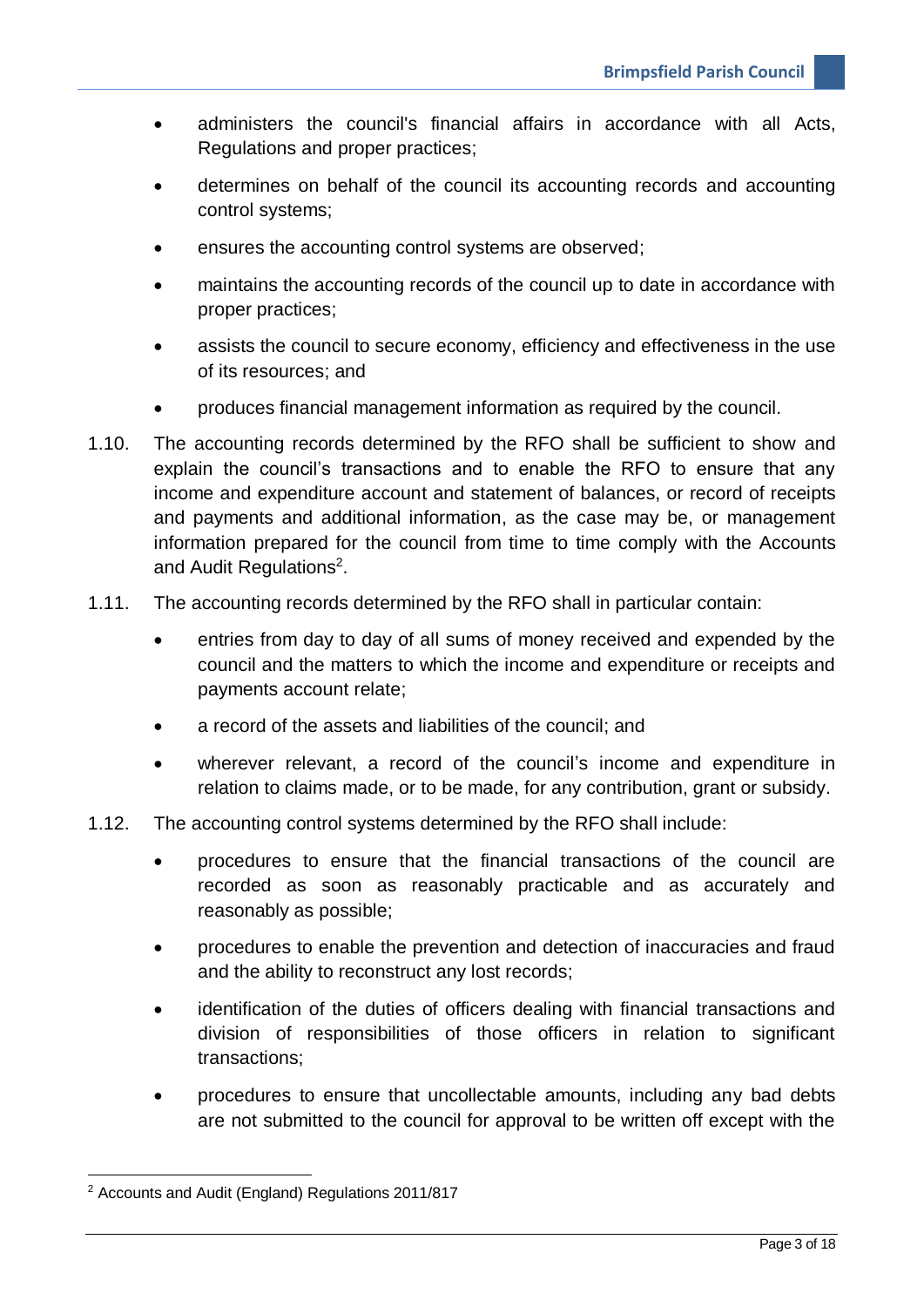approval of the RFO and that the approvals are shown in the accounting records; and

- measures to ensure that risk is properly managed.
- 1.13. The council is not empowered by these Regulations or otherwise to delegate certain specified decisions. In particular any decision regarding:
	- setting the final budget or the precept (council tax requirement);
	- approving accounting statements;
	- approving an annual governance statement;
	- borrowing;
	- writing off bad debts;
	- declaring eligibility for the General Power of Competence; and
	- addressing recommendations in any report from the internal or external auditors,

shall be a matter for the full council only.

- 1.14. In addition the council must:
	- determine and keep under regular review the bank mandate for all council bank accounts;
	- approve any grant or a single commitment; and
	- in respect of the annual salary for any employee have regard to recommendations about annual salaries of employees made by the relevant committee in accordance with its terms of reference.
- 1.15. In these financial regulations, references to the Accounts and Audit Regulations or 'the regulations' shall mean the regulations issued under the provisions of section 27 of the Audit Commission Act 1998, or any superseding legislation, and then in force unless otherwise specified.

In these financial regulations the term 'proper practice' or 'proper practices' shall refer to guidance issued in *Governance and Accountability for Local Councils - a Practitioners' Guide (England)* issued by the Joint Practitioners Advisory Group (JPAG), available from the websites of NALC and the Society for Local Council Clerks (SLCC)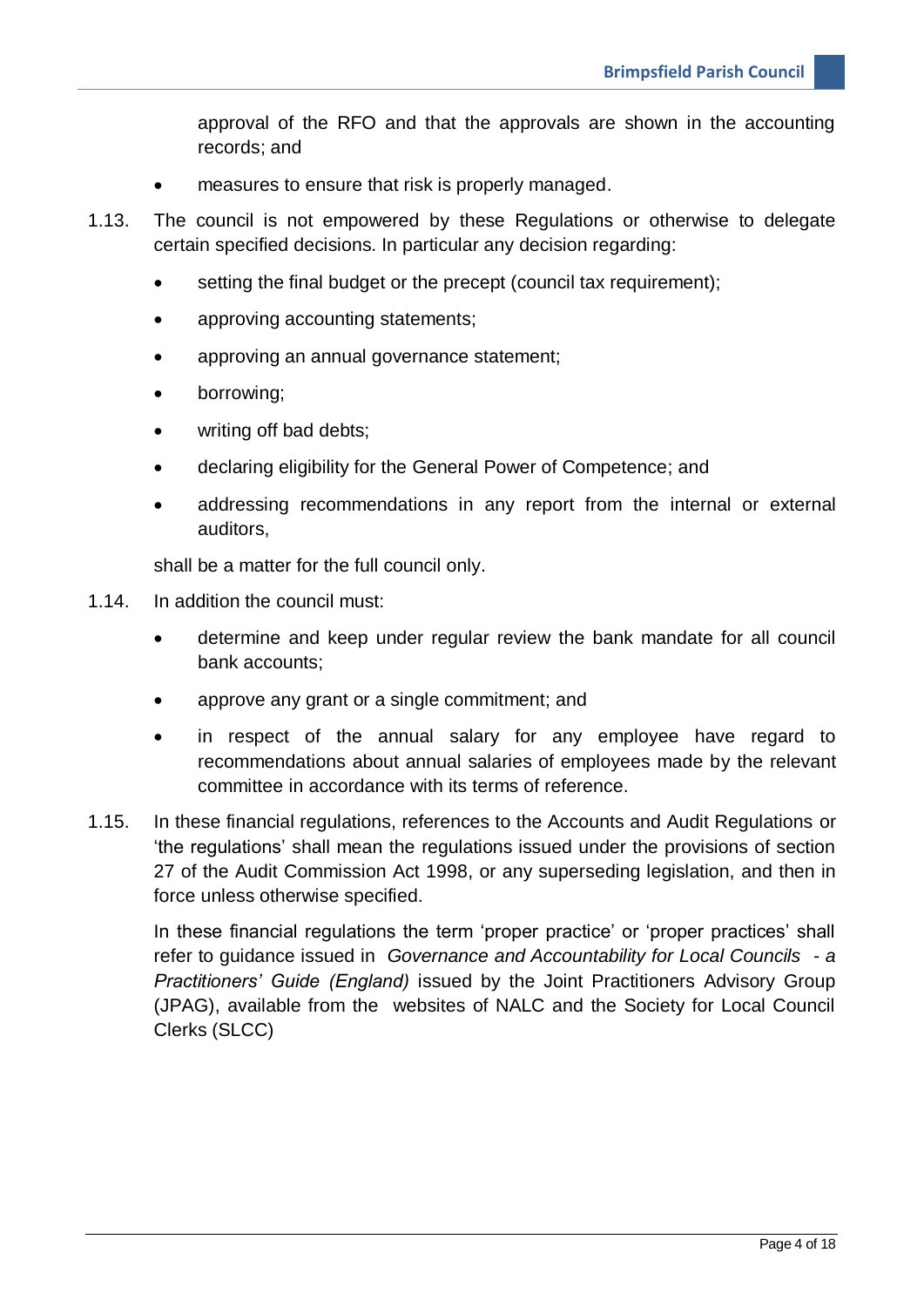# <span id="page-4-0"></span>**2. ACCOUNTING AND AUDIT (INTERNAL AND EXTERNAL)**

- 2.1. All accounting procedures and financial records of the council shall be determined by the RFO in accordance with the Accounts and Audit Regulations, appropriate guidance and proper practices.
- 2.2. On a regular basis, at least once in each quarter, and at each financial year end, a member other than the Chairman shall be appointed to verify bank reconciliations (for all accounts) produced by the RFO. The member shall sign the reconciliations and the original bank statements (or similar document) as evidence of verification. This activity shall on conclusion be reported, including any exceptions, to and noted by the council.
- 2.3. The RFO shall complete the annual statement of accounts, annual report, and any related documents of the council contained in the Annual Return (as specified in proper practices) as soon as practicable after the end of the financial year and having certified the accounts shall submit them and report thereon to the council within the timescales set by the Accounts and Audit Regulations.
- 2.4. The council shall ensure that there is an adequate and effective system of internal audit of its accounting records, and of its system of internal control in accordance with proper practices. Any officer or member of the council shall make available such documents and records as appear to the council to be necessary for the purpose of the audit and shall, as directed by the council, supply the RFO, internal auditor, or external auditor with such information and explanation as the council considers necessary for that purpose.
- 2.5. The internal auditor shall be appointed by and shall carry out the work in relation to internal controls required by the council in accordance with proper practices.
- 2.6. The internal auditor shall:
	- be competent and independent of the financial operations of the council;
	- report to council in writing, or in person, on a regular basis with a minimum of one annual written report during each financial year;
	- to demonstrate competence, objectivity and independence, be free from any actual or perceived conflicts of interest, including those arising from family relationships; and
	- have no involvement in the financial decision making, management or control of the council.
- 2.7. Internal or external auditors may not under any circumstances:
	- perform any operational duties for the council;
	- initiate or approve accounting transactions; or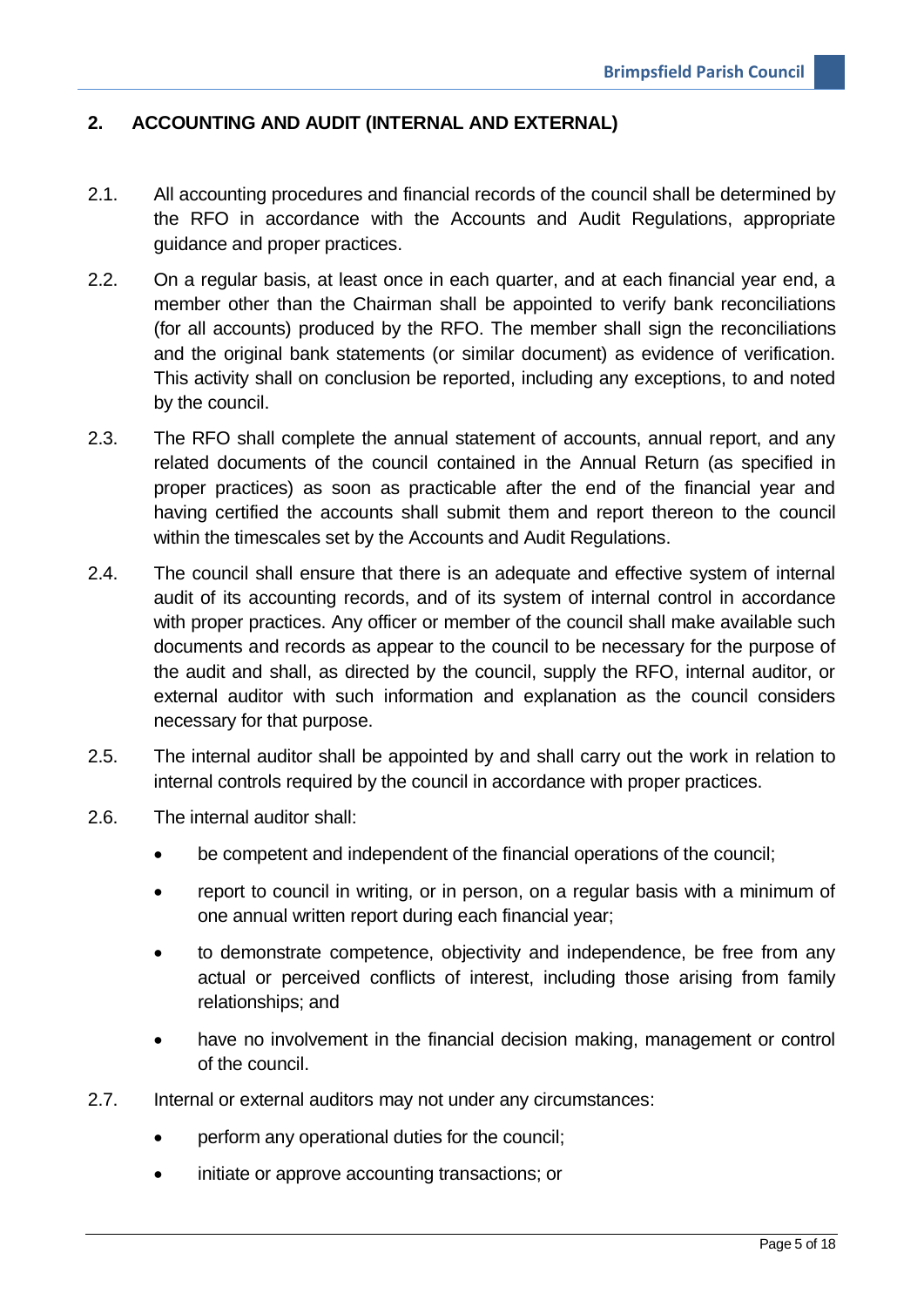- direct the activities of any council employee, except to the extent that such employees have been appropriately assigned to assist the internal auditor.
- 2.8. For the avoidance of doubt, in relation to internal audit the terms 'independent' and 'independence' shall have the same meaning as is described in proper practices.
- 2.9. The RFO shall make arrangements for the exercise of electors' rights in relation to the accounts including the opportunity to inspect the accounts, books, and vouchers and display or publish any notices and statements of account required by Audit Commission Act 1998, or any superseding legislation, and the Accounts and Audit Regulations.
- 2.10. The RFO shall, without undue delay, bring to the attention of all councillors any correspondence or report from internal or external auditors.

### <span id="page-5-0"></span>**3. ANNUAL ESTIMATES (BUDGET) AND FORWARD PLANNING**

- 3.1. The RFO must each year, by no later than December prepare detailed estimates of all receipts and payments including the use of reserves and all sources of funding for the following financial year in the form of a budget to be considered by the council.
- 3.2. The council shall consider annual budget proposals in relation to the council's three year forecast of revenue and capital receipts and payments including recommendations for the use of reserves and sources of funding and update the forecast accordingly.
- 3.3. The council shall fix the precept (council tax requirement), and relevant basic amount of council tax to be levied for the ensuing financial year not later than by the end of January each year. The RFO shall issue the precept to the billing authority and shall supply each member with a copy of the approved annual budget.
- 3.4. The approved annual budget shall form the basis of financial control for the ensuing year.

# <span id="page-5-1"></span>**4. BUDGETARY CONTROL AND AUTHORITY TO SPEND**

- 4.1. Expenditure on revenue items may be authorised up to the amounts included for that class of expenditure in the approved budget. This authority is to be determined by:
	- the council for all items:

Such authority is to be evidenced by a minute or by an authorisation slip duly signed by the Clerk, and where necessary also by the appropriate Chairman.

Contracts may not be disaggregated to avoid controls imposed by these regulations.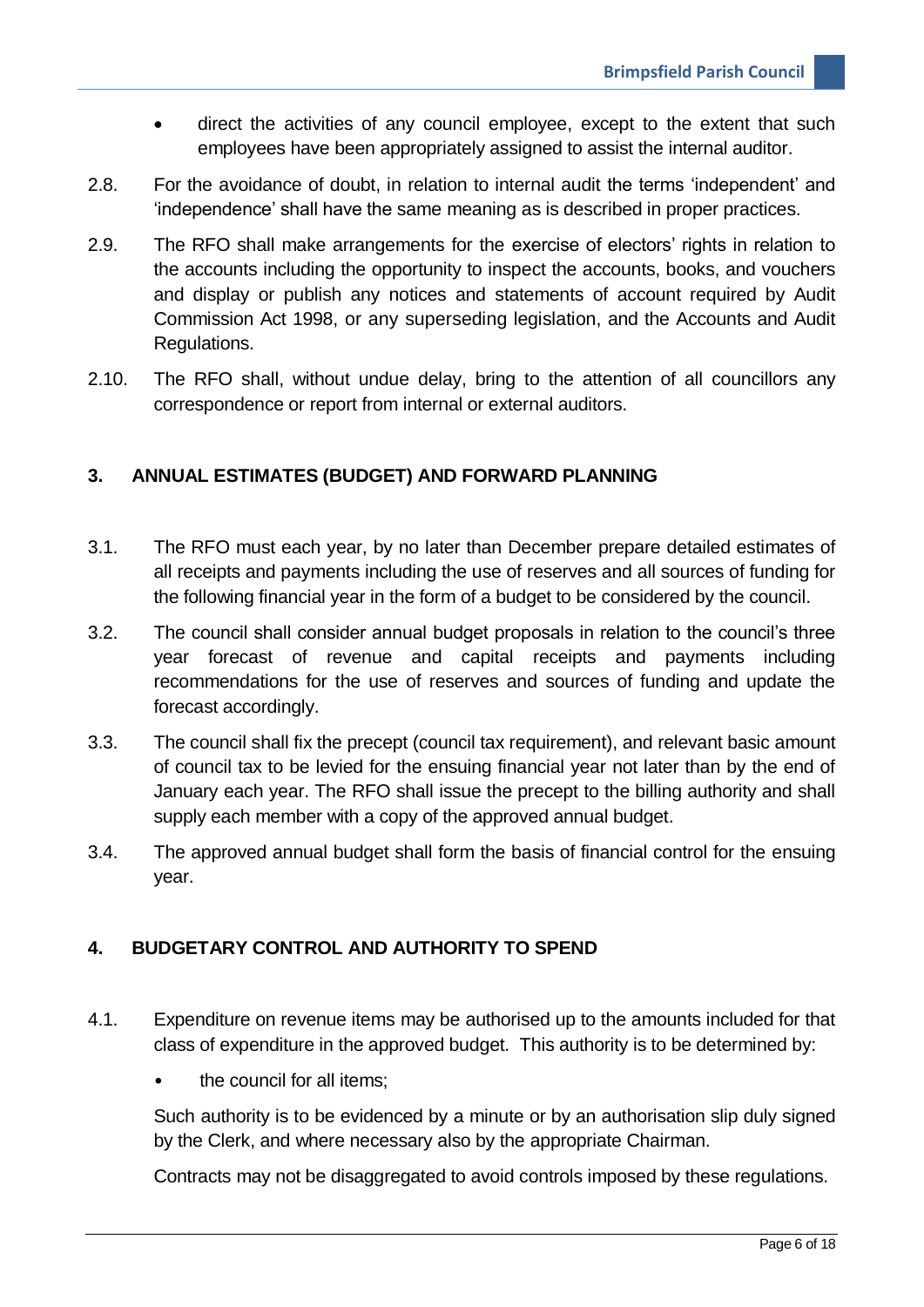- 4.2. No expenditure may be authorised that will exceed the amount provided in the revenue budget for that class of expenditure other than by resolution of the council, or duly delegated committee. During the budget year and with the approval of council having considered fully the implications for public services, unspent and available amounts may be moved to other budget headings or to an earmarked reserve as appropriate ('virement').
- 4.3. Unspent provisions in the revenue or capital budgets for completed projects shall not be carried forward to a subsequent year.
- 4.4. The salary budgets are to be reviewed at least annually in November for the following financial year and such review shall be evidenced by a hard copy schedule signed by the Clerk and the Chairman of Council or relevant committee. The RFO will inform committees of any changes impacting on their budget requirement for the coming year in good time.
- 4.5. No expenditure shall be authorised in relation to any capital project and no contract entered into or tender accepted involving capital expenditure unless the council is satisfied that the necessary funds are available and the requisite borrowing approval has been obtained.
- 4.6. All capital works shall be administered in accordance with the council's standing orders and financial regulations relating to contracts.
- 4.7. The RFO shall regularly provide the council with a statement of receipts and payments to date under each head of the budgets, comparing actual expenditure to the appropriate date against that planned as shown in the budget. These statements are to be prepared at least at the end of each financial quarter and shall show explanations of material variances. For this purpose "material" shall be in excess of £100 of the budget.
- 4.8. Changes in earmarked reserves shall be approved by council as part of the budgetary control process.

#### <span id="page-6-0"></span>**5. BANKING ARRANGEMENTS AND AUTHORISATION OF PAYMENTS**

- 5.1. The council's banking arrangements, including the bank mandate, shall be made by the RFO and approved by the council; banking arrangements may not be delegated to a committee. They shall be regularly reviewed for safety and efficiency.
- 5.2. The RFO shall prepare a schedule of payments requiring authorisation, forming part of the Agenda for the Meeting and, together with the relevant invoices, present the schedule to council. The council shall review the schedule for compliance and, having satisfied itself shall authorise payment by a resolution of the council. The approved schedule shall be initialled by the Chairman of the Meeting. A detailed list of all payments shall be disclosed within or as an attachment to the minutes of the meeting at which payment was authorised. Personal payments (including salaries,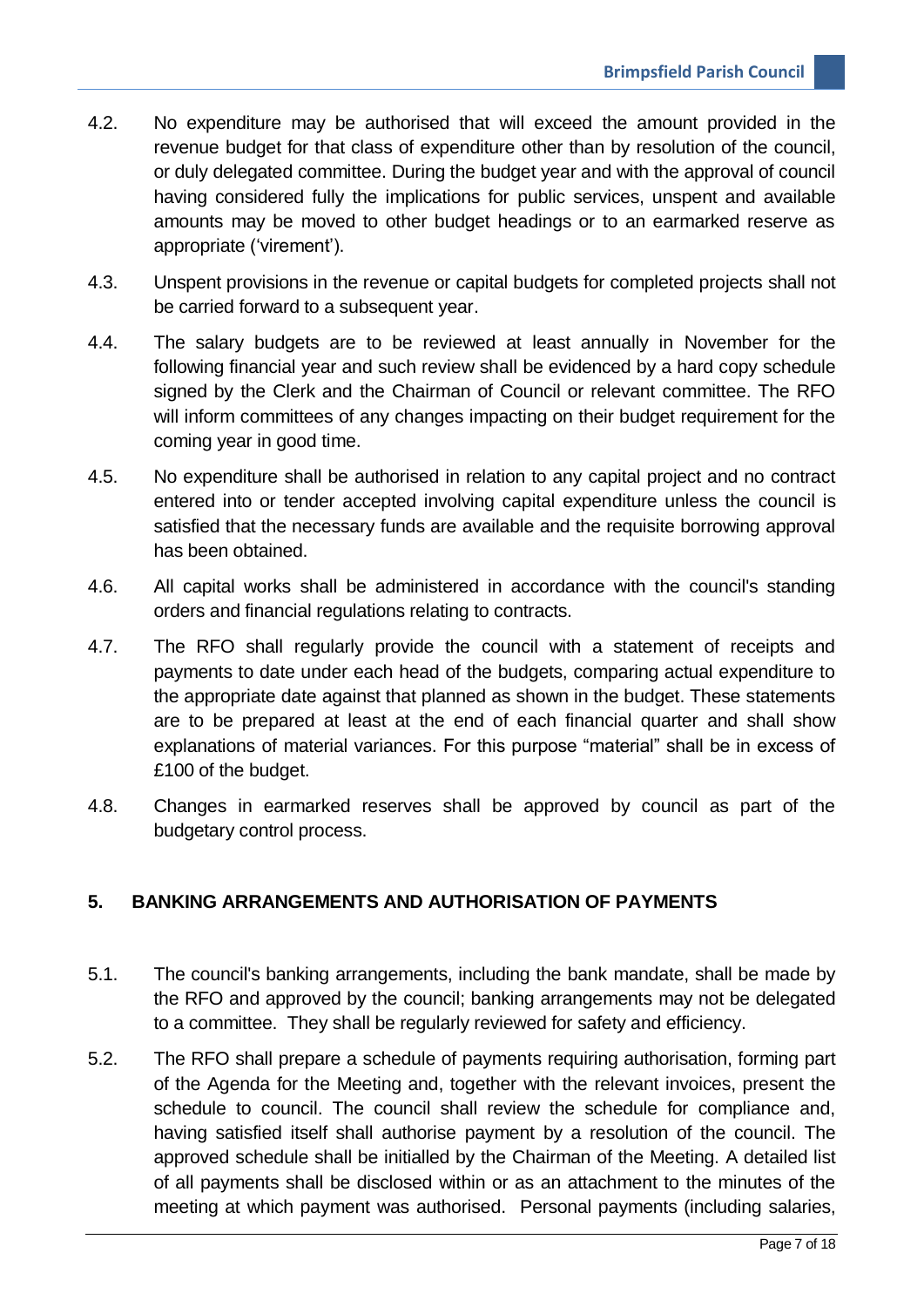wages, expenses and any payment made in relation to the termination of a contract of employment) may be summarised to remove public access to any personal information.

- 5.3. All invoices for payment shall be examined, verified and certified by the RFO to confirm that the work, goods or services to which each invoice relates has been received, carried out, examined and represents expenditure previously approved by the council.
- 5.4. The RFO shall examine invoices for arithmetical accuracy and analyse them to the appropriate expenditure heading. The RFO shall take all steps to pay all invoices submitted, and which are in order, at the next available council meeting.
- 5.5. The Clerk and RFO shall have delegated authority to authorise the payment of items only in the following circumstances:
	- a) If a payment is necessary to avoid a charge to interest under the Late Payment of Commercial Debts (Interest) Act 1998, and the due date for payment is before the next scheduled Meeting of council, where the Clerk and RFO certify that there is no dispute or other reason to delay payment, provided that a list of such payments shall be submitted to the next appropriate meeting of council;
	- b) An expenditure item authorised under 5.6 below (continuing contracts and obligations) provided that a list of such payments shall be submitted to the next appropriate meeting of council; or
	- c) fund transfers within the councils banking arrangements up to the sum of £500, provided that a list of such payments shall be submitted to the next appropriate meeting of council.
- 5.6. For each financial year the Clerk and RFO shall draw up a list of due payments which arise on a regular basis as the result of a continuing contract, statutory duty, or obligation (such as but not exclusively, Salaries, PAYE and NI, Superannuation Fund and regular maintenance contracts and the like for which council, may authorise payment for the year provided that the requirements of regulation 4.1 (Budgetary Controls) are adhered to, provided also that a list of such payments shall be submitted to the next appropriate meeting of council.
- 5.7. A record of regular payments made under 5.6 above shall be drawn up and be signed by two members on each and every occasion when payment is authorised thus controlling the risk of duplicated payments being authorised and / or made.
- 5.8. In respect of grants a duly authorised committee shall approve expenditure within any limits set by council and in accordance with any policy statement approved by council. Any Revenue or Capital Grant shall before payment, be subject to ratification by resolution of the council.
- 5.9. Members are subject to the Code of Conduct that has been adopted by the council and shall comply with the Code and Standing Orders when a decision to authorise or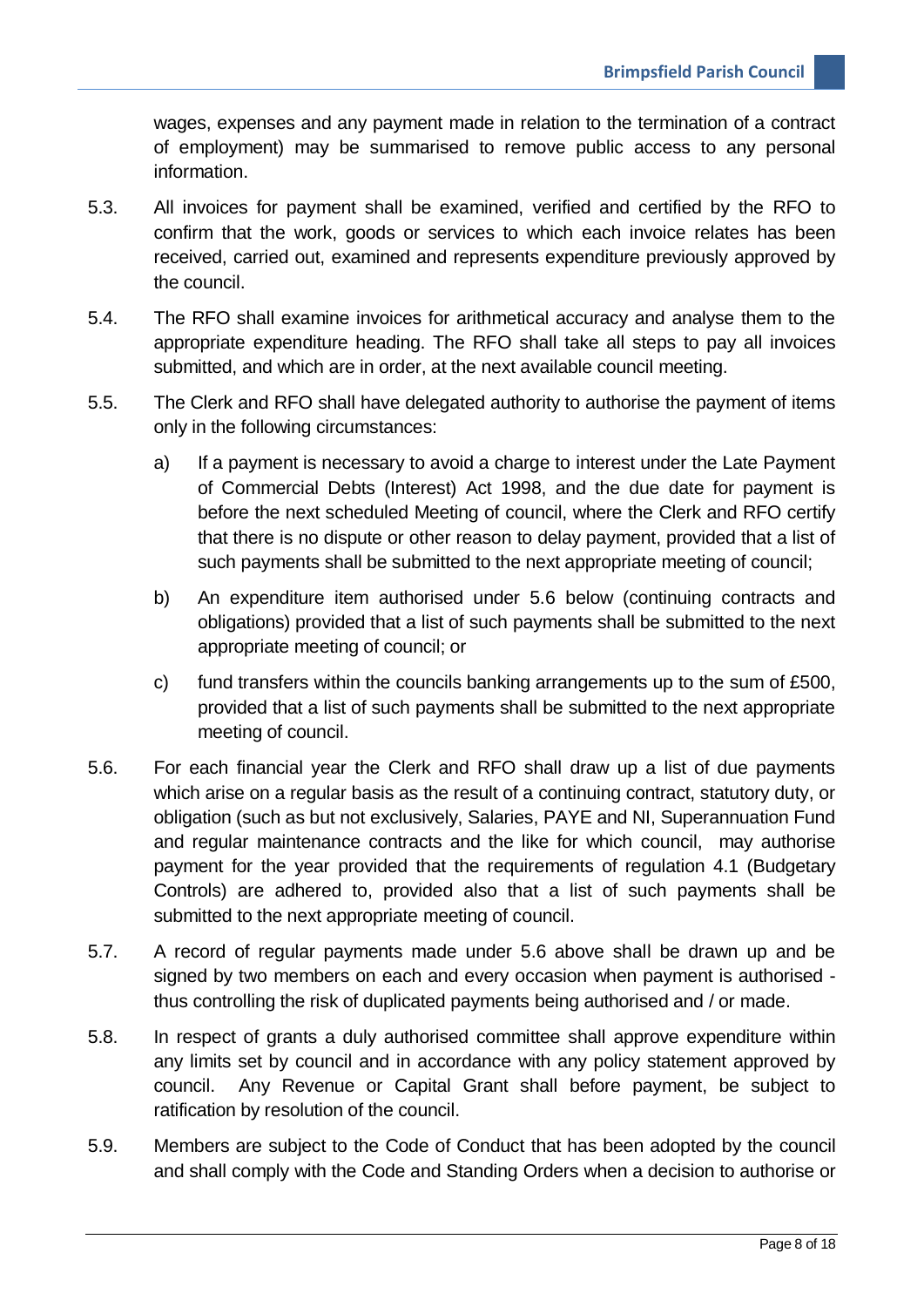instruct payment is made in respect of a matter in which they have a disclosable pecuniary or other interest, unless a dispensation has been granted.

- 5.10. The council will aim to rotate the duties of members in these Regulations so that onerous duties are shared out as evenly as possible over time.
- 5.11. Any changes in the recorded details of suppliers, such as bank account records, shall be approved in writing by a Member.

# <span id="page-8-0"></span>**6. INSTRUCTIONS FOR THE MAKING OF PAYMENTS**

- 6.1. The council will make safe and efficient arrangements for the making of its payments.
- 6.2. Following authorisation under Financial Regulation 5 above, the council, a duly delegated committee or, if so delegated, the Clerk or RFO shall give instruction that a payment shall be made.
- 6.3. All payments shall be effected by cheque or other instructions to the council's bankers, or otherwise, in accordance with a resolution of council.
- 6.4. Cheques or orders for payment drawn on the bank account in accordance with the schedule as presented to council or committee shall be signed by two members of council, in accordance with a resolution instructing that payment. If a member who is also a bank signatory has declared a disclosable pecuniary interest, or has any other interest, in the matter in respect of which the payment is being made, that councillor shall be required to consider Standing Orders, and thereby determine whether it is appropriate and / or permissible to be a signatory to the transaction in question.
- 6.5. To indicate agreement of the details shown on the cheque or order for payment with the counterfoil and the invoice or similar documentation, the signatories shall each also initial the cheque counterfoil.
- 6.6. Cheques or orders for payment shall not normally be presented for signature other than at a council meeting (including immediately before or after such a meeting). Any signatures obtained away from such meetings shall be reported to the council at the next convenient meeting.
- 6.7. If thought appropriate by the council, payment for utility supplies (energy, telephone and water) and any National Non-Domestic Rates may be made by variable direct debit provided that the instructions are signed by two members and any payments are reported to council as made. The approval of the use of a variable direct debit shall be renewed by resolution of the council at least every two years.
- 6.8. If thought appropriate by the council, payment for certain items (principally salaries) may be made by banker's standing order provided that the instructions are signed, or otherwise evidenced by two members are retained and any payments are reported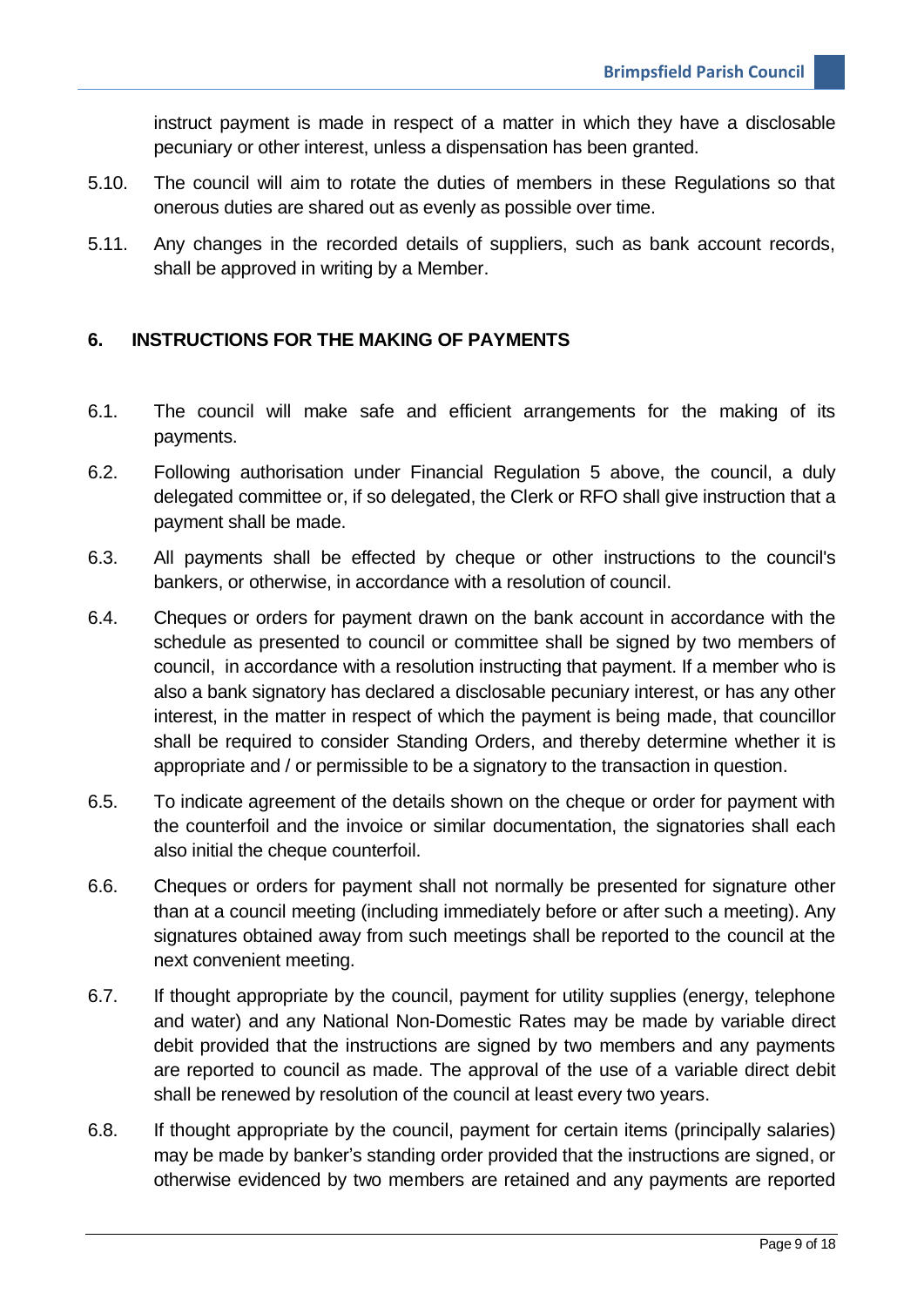to council as made. The approval of the use of a banker's standing order shall be renewed by resolution of the council at least every two years.

- 6.9. If thought appropriate by the council, payment for certain items may be made by BACS or CHAPS methods provided that the instructions for each payment are signed, or otherwise evidenced, by two authorised bank signatories are retained and any payments are reported to council as made. The approval of the use of BACS or CHAPS shall be renewed by resolution of the council at least every two years.
- 6.10. If thought appropriate by the council payment for certain items may be made by internet banking transfer provided evidence is retained showing which members approved the payment.
- 6.11. Where a computer requires use of a personal identification number (PIN) or other password(s), for access to the council's records on that computer, a note shall be made of the PIN and Passwords and shall be handed to and retained by the Chairman of Council in a sealed dated envelope. This envelope may not be opened other than in the presence of two other councillors. After the envelope has been opened, in any circumstances, the PIN and / or passwords shall be changed as soon as practicable. The fact that the sealed envelope has been opened, in whatever circumstances, shall be reported to all members immediately and formally to the next available meeting of the council. This will not be required for a member's personal computer used only for remote authorisation of bank payments.
- 6.12. No employee or councillor shall disclose any PIN or password, relevant to the working of the council or its bank accounts, to any person not authorised in writing by the council or a duly delegated committee.
- 6.13. Regular back-up copies of the records on any computer shall be made and shall be stored securely away from the computer in question, and preferably off site.
- 6.14. The council, and any members using computers for the council's financial business, shall ensure that anti-virus, anti-spyware and firewall, software with automatic updates, together with a high level of security, is used.
- 6.15. [ITEMS IN RED BELOW ARE NOT APPLICATBLE AT THIS TIME TO BRIMPSFIELD PARISH COUNCIL. REGULATIONS WILL BE REVIEWED AT THE ANNUAL MEETING OF THE PARISH COUNCIL] Where internet banking arrangements are made with any bank, the Clerk [RFO] shall be appointed as the Service Administrator. The bank mandate approved by the council shall identify a number of councillors who will be authorised to approve transactions on those accounts. The bank mandate will state clearly the amounts of payments that can be instructed by the use of the Service Administrator alone, or by the Service Administrator with a stated number of approvals.
- 6.16. Access to any internet banking accounts will be directly to the access page (which may be saved under "favourites"), and not through a search engine or e-mail link. Remembered or saved passwords facilities must not be used on any computer used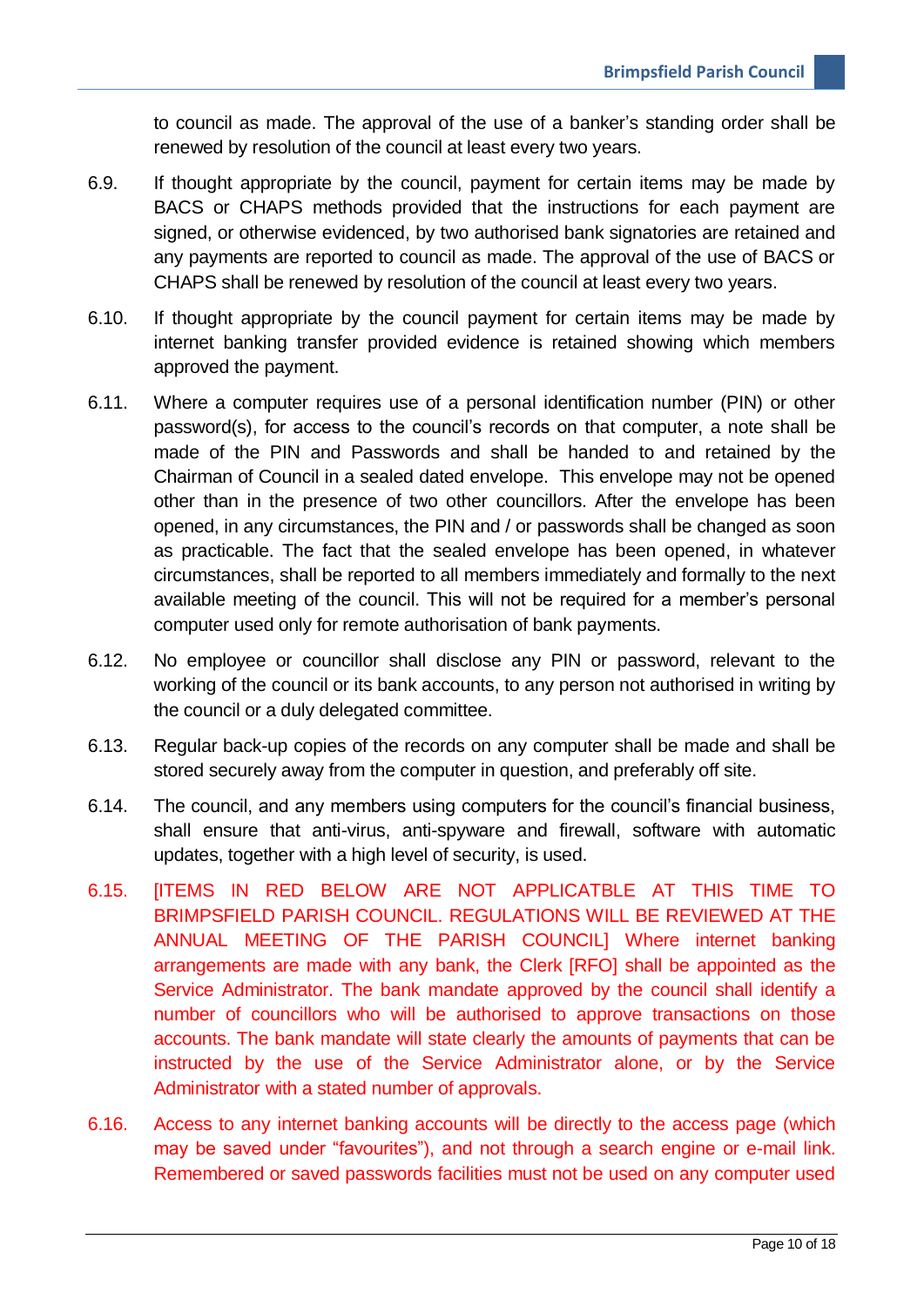for council banking work. Breach of this Regulation will be treated as a very serious matter under these regulations.

- 6.17. Changes to account details for suppliers, which are used for internet banking may only be changed on written hard copy notification by the supplier and supported by hard copy authority for change signed by [two of] the Clerk [the RFO][a member]. A programme of regular checks of standing data with suppliers will be followed.
- 6.18. The council will not maintain any form of cash float. All cash received must be banked intact. Any payments made in cash by the Clerk (for example for postage or minor stationery items) shall be refunded on a regular basis, at least quarterly.

# <span id="page-10-0"></span>**7. PAYMENT OF SALARIES**

- 7.1. As an employer, the council shall make arrangements to meet fully the statutory requirements placed on all employers by PAYE and National Insurance legislation. The payment of all salaries shall be made in accordance with payroll records and the rules of PAYE and National Insurance currently operating, and salary rates shall be as agreed by council, or duly delegated committee.
- 7.2. Payment of salaries and payment of deductions from salary such as may be required to be made for tax, national insurance and pension contributions, or similar statutory or discretionary deductions must be made in accordance with the payroll records and on the appropriate dates stipulated in employment contracts, provided that each payment is reported to the next available council meeting, as set out in these regulations above.
- 7.3. No changes shall be made to any employee's pay, emoluments, or terms and conditions of employment without the prior consent of the council.
- 7.4. Each and every payment to employees of net salary and to the appropriate creditor of the statutory and discretionary deductions shall be recorded in a separate confidential record (confidential cash book). This confidential record is not open to inspection or review (under the Freedom of Information Act 2000 or otherwise) other than:
	- a) by any councillor who can demonstrate a need to know;
	- b) by the internal auditor;
	- c) by the external auditor; or
	- d) by any person authorised under Audit Commission Act 1998, or any superseding legislation.
- 7.5. The total of such payments in each calendar month shall be reported with all other payments as made as may be required under these Financial Regulations, to ensure that only payments due for the period have actually been paid.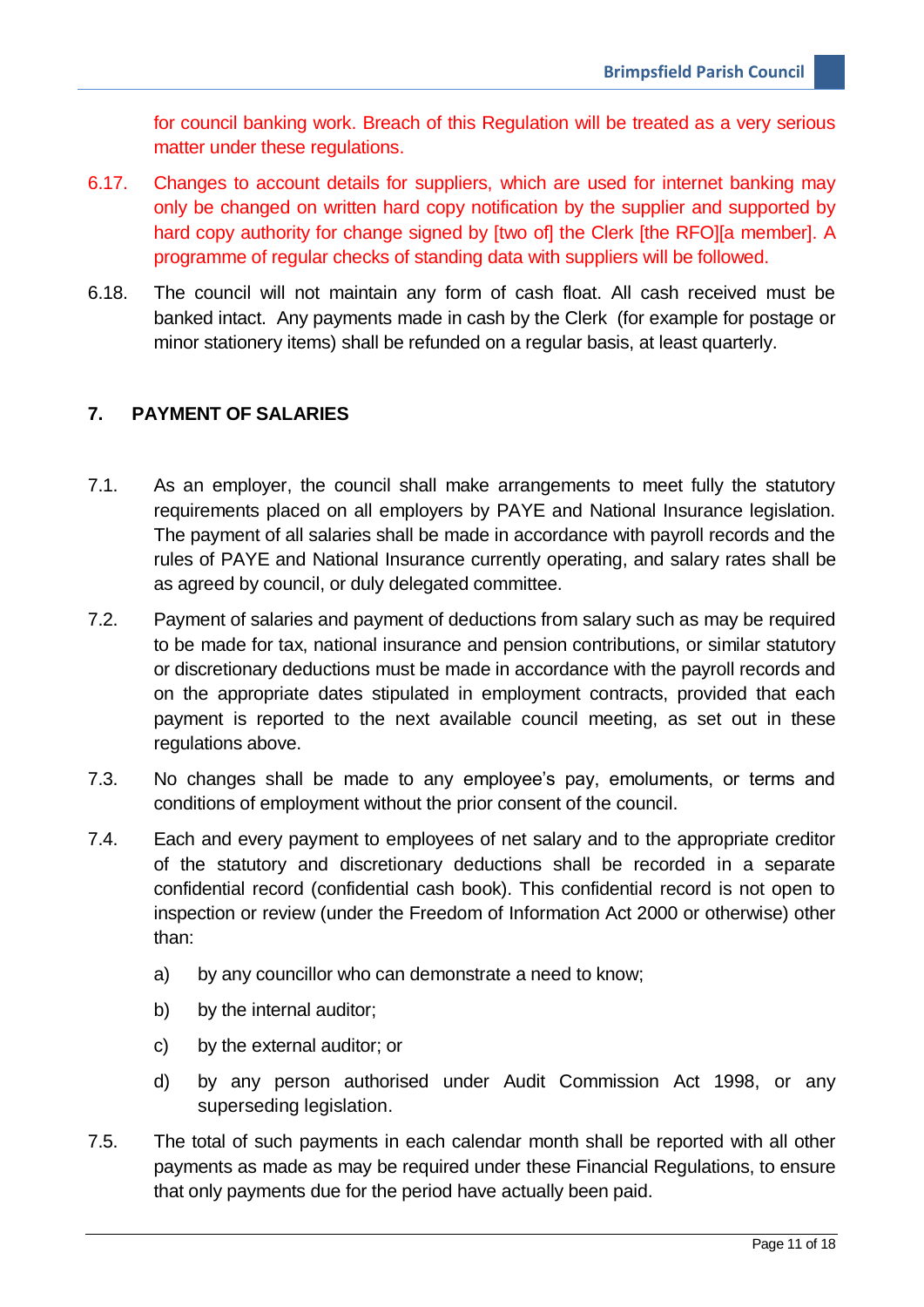- 7.6. An effective system of personal performance management should be maintained for the senior officers.
- 7.7. Any termination payments shall be supported by a clear business case and reported to the council. Termination payments shall only be authorised by council.
- 7.8. Before employing interim staff the council must consider a full business case.

#### <span id="page-11-0"></span>**8. LOANS AND INVESTMENTS**

- 8.1. All borrowings shall be effected in the name of the council, after obtaining any necessary borrowing approval. Any application for borrowing approval shall be approved by Council as to terms and purpose. The application for borrowing approval, and subsequent arrangements for the loan shall only be approved by full council.
- 8.2. Any financial arrangement which does not require formal borrowing approval from the Secretary of State/Welsh Assembly Government (such as Hire Purchase or Leasing of tangible assets) shall be subject to approval by the full council. In each case a report in writing shall be provided to council in respect of value for money for the proposed transaction.
- 8.3. All loans and investments shall be negotiated in the name of the council and shall be for a set period in accordance with council policy.
- 8.4. The council shall consider the need for an Investment Strategy and Policy which, if drawn up, shall be in accordance with relevant regulations, proper practices and guidance. Any Strategy and Policy shall be reviewed by the council at least annually.
- 8.5. All investments of money under the control of the council shall be in the name of the council.
- 8.6. All investment certificates and other documents relating thereto shall be retained in the custody of the RFO.
- 8.7. Payments in respect of short term or long term investments, including transfers between bank accounts held in the same bank, or branch, shall be made in accordance with Regulation 5 (Authorisation of payments) and Regulation 6 (Instructions for payments).

#### <span id="page-11-1"></span>**9. INCOME**

9.1. The collection of all sums due to the council shall be the responsibility of and under the supervision of the RFO.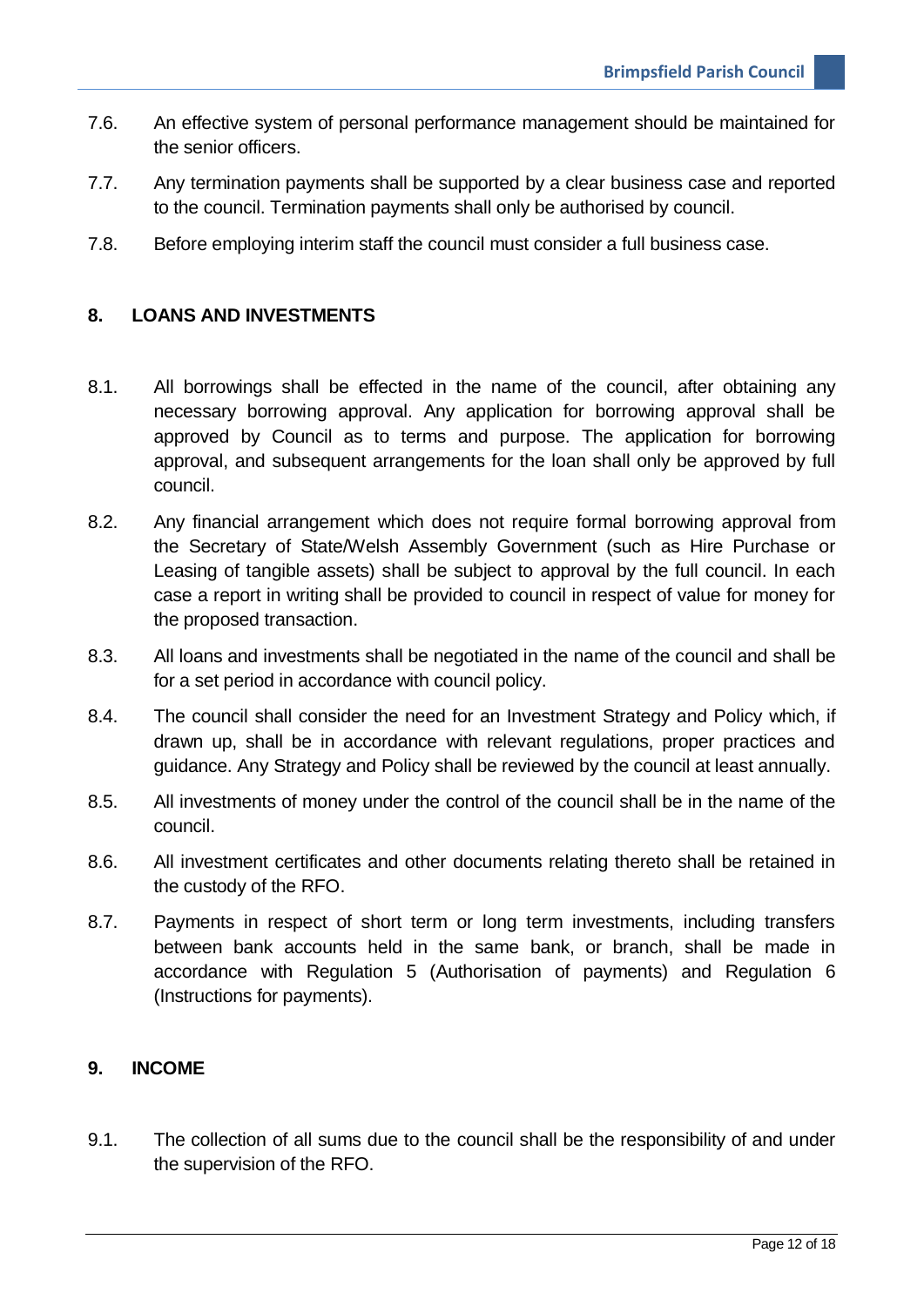- 9.2. Particulars of all charges to be made for work done, services rendered or goods supplied shall be agreed annually by the council, notified to the RFO and the RFO shall be responsible for the collection of all accounts due to the council.
- 9.3. The council will review all fees and charges at least annually, following a report of the Clerk.
- 9.4. Any sums found to be irrecoverable and any bad debts shall be reported to the council and shall be written off in the year.
- 9.5. All sums received on behalf of the council shall be banked intact as directed by the RFO. In all cases, all receipts shall be deposited with the council's bankers with such frequency as the RFO considers necessary.
- 9.6. The origin of each receipt shall be entered on the paying-in slip.
- 9.7. Personal cheques shall not be cashed out of money held on behalf of the council.
- 9.8. The RFO shall promptly complete any VAT Return that is required. Any repayment claim due in accordance with VAT Act 1994 section 33 shall be made at least annually coinciding where possible with the financial year end.
- 9.9. Where any significant sums of cash are regularly received by the council, the RFO shall take such steps as are agreed by the council to ensure that more than one person is present when the cash is counted in the first instance, that there is a reconciliation to some form of control such as ticket issues, and that appropriate care is taken in the security and safety of individuals banking such cash.

#### <span id="page-12-0"></span>**10. ORDERS FOR WORK, GOODS AND SERVICES**

- 10.1. An official order or letter shall be issued for all work, goods and services unless a formal contract is to be prepared or an official order would be inappropriate. Copies of orders shall be retained.is generally understood to include all fixed assets.
- 10.2. Order books shall be controlled by the RFO.
- 10.3. All members and officers are responsible for obtaining value for money at all times. An officer issuing an official order shall ensure as far as reasonable and practicable that the best available terms are obtained in respect of each transaction, usually by obtaining three or more quotations or estimates from appropriate suppliers, subject to any *de minimis* provisions in Regulation 11.1 below.
- 10.4. A member may not issue an official order or make any contract on behalf of the council.
- 10.5. The RFO shall verify the lawful nature of any proposed purchase before the issue of any order, and in the case of new or infrequent purchases or payments, the RFO shall ensure that the statutory authority shall be reported to the meeting at which the order is approved so that the minutes can record the power being used.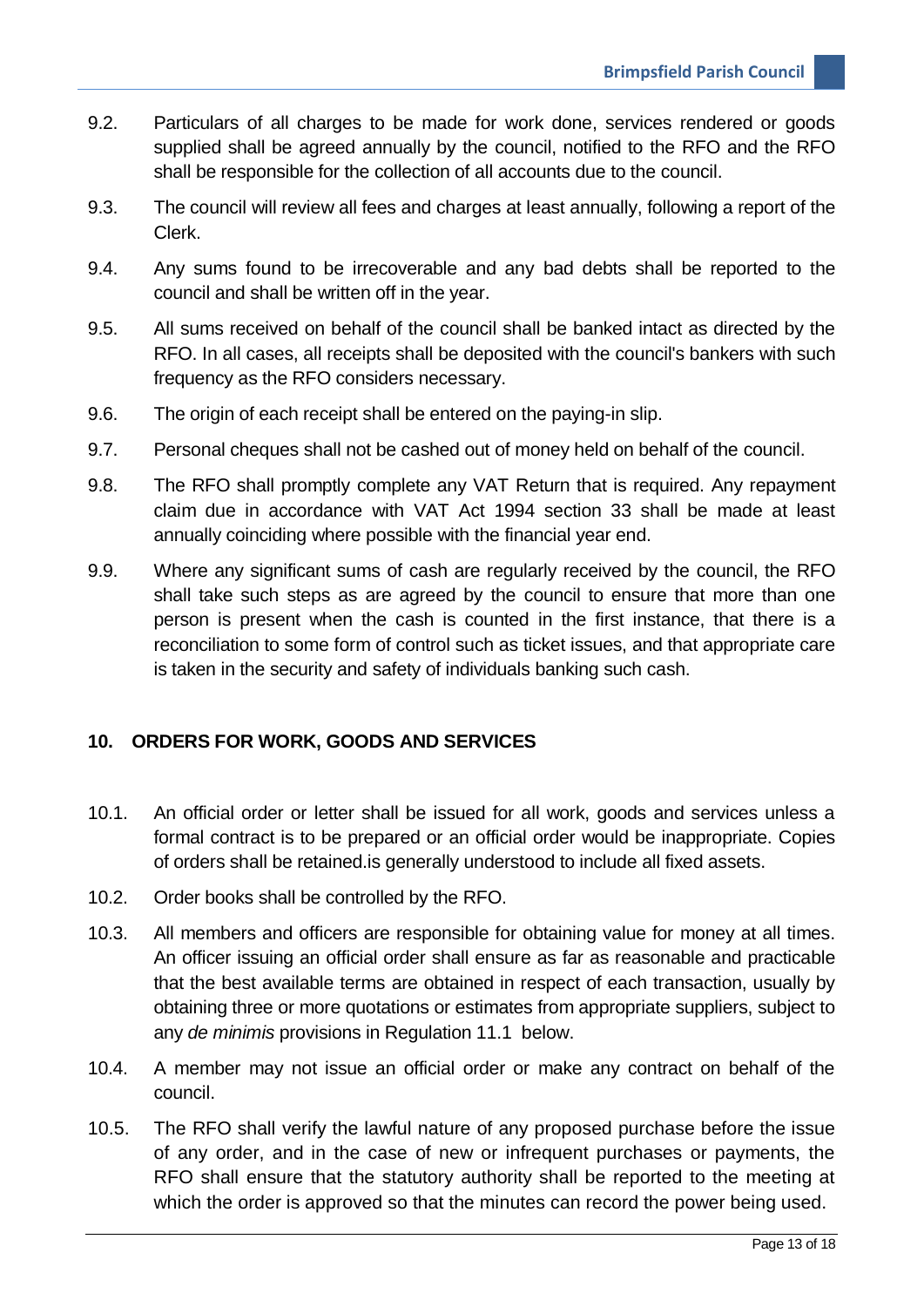# <span id="page-13-0"></span>**11. CONTRACTS**

- 11.1. Procedures as to contracts are laid down as follows:
	- a. Every contract shall comply with these financial regulations, and no exceptions shall be made otherwise than in an emergency provided that this regulation need not apply to contracts which relate to items (i) to (vi) below:
		- i. for the supply of gas, electricity, water, sewerage and telephone services;
		- ii. for specialist services such as are provided by solicitors, accountants, surveyors and planning consultants;
		- iii. for work to be executed or goods or materials to be supplied which consist of repairs to or parts for existing machinery or equipment or plant;
		- iv. for work to be executed or goods or materials to be supplied which constitute an extension of an existing contract by the council;
		- v. for additional audit work of the external auditor up to an estimated value of £100 (in excess of this sum the Clerk and RFO shall act after consultation with the Chairman and Vice Chairman of council); and
		- vi. for goods or materials proposed to be purchased which are proprietary articles and / or are only sold at a fixed price.
	- b. Where it is intended to enter into a contract exceeding £60,000 in value for the supply of goods or materials or for the execution of works or specialist services other than such goods, materials, works or specialist services as are excepted as set out in paragraph (a) the Clerk shall invite tenders from at least three firms to be taken from the appropriate approved list.
	- c. When applications are made to waive financial regulations relating to contracts to enable a price to be negotiated without competition the reason shall be embodied in a recommendation to the council.
	- d. Such invitation to tender shall state the general nature of the intended contract and the Clerk shall obtain the necessary technical assistance to prepare a specification in appropriate cases. The invitation shall in addition state that tenders must be addressed to the Clerk in the ordinary course of post. Each tendering firm shall be supplied with a specifically marked envelope in which the tender is to be sealed and remain sealed until the prescribed date for opening tenders for that contract.
	- e. All sealed tenders shall be opened at the same time on the prescribed date by the Clerk in the presence of at least one member of council.
	- f. If less than three tenders are received for contracts above £60,000 or if all the tenders are identical the council may make such arrangements as it thinks fit for procuring the goods or materials or executing the works.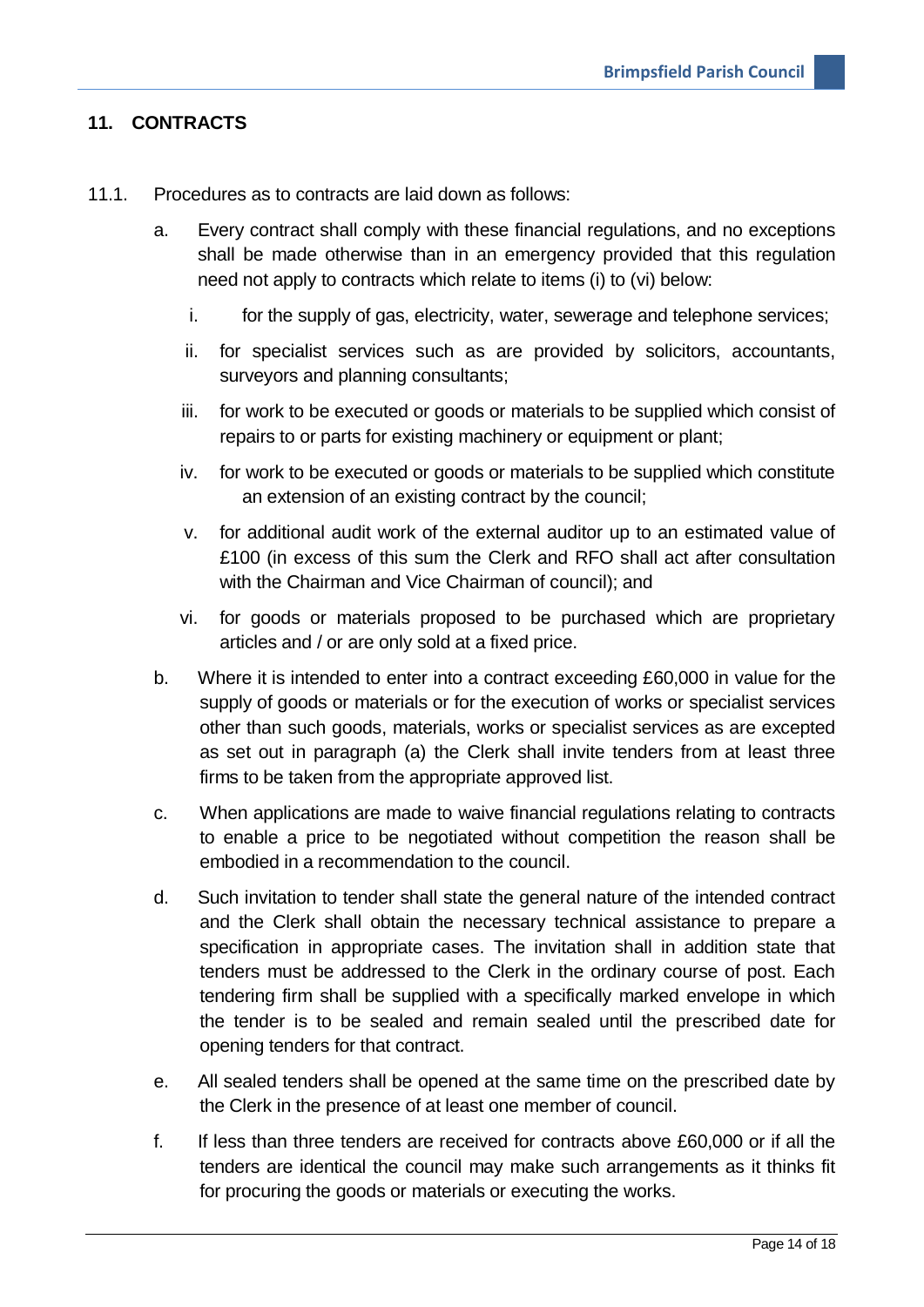- g. Any invitation to tender issued under this regulation shall be subject to Standing Order 18d, <sup>3</sup> and shall refer to the terms of the Bribery Act 2010.
- h. When it is to enter into a contract of less than £60,000 in value for the supply of goods or materials or for the execution of works or specialist services other than such goods, materials, works or specialist services as are excepted as set out in paragraph (a) the Clerk or RFO shall obtain 3 quotations (priced descriptions of the proposed supply); where the value is below £1,000 and above £500 the Clerk or RFO shall strive to obtain 3 estimates. Otherwise, Regulation 10 (3) above shall apply.
	- i. The council shall not be obliged to accept the lowest or any tender, quote or estimate.
	- j. Should it occur that the council, or duly delegated committee, does not accept any tender, quote or estimate, the work is not allocated and the council requires further pricing, provided that the specification does not change, no person shall be permitted to submit a later tender, estimate or quote who was present when the original decision making process was being undertaken.
	- k. The European Union Procurement Directive shall apply and the terms of the Public Contracts Regulations 2006 and the Utilities Contracts Regulations 2006 including thresholds shall be followed.

# <span id="page-14-0"></span>**12. PAYMENTS UNDER CONTRACTS FOR BUILDING OR OTHER CONSTRUCTION WORKS**

- 12.1. Payments on account of the contract sum shall be made within the time specified in the contract by the RFO upon authorised certificates of the architect or other consultants engaged to supervise the contract (subject to any percentage withholding as may be agreed in the particular contract).
- 12.2. Where contracts provide for payment by instalments the RFO shall maintain a record of all such payments. In any case where it is estimated that the total cost of work carried out under a contract, excluding agreed variations, will exceed the contract sum of 5% or more a report shall be submitted to the council.
- 12.3. Any variation to a contract or addition to or omission from a contract must be approved by the council and Clerk to the contractor in writing, the council being informed where the final cost is likely to exceed the financial provision.

<u>.</u>

<sup>3</sup> Based on NALC's model standing order 18d in Local Councils Explained © 2013 National Association of Local Councils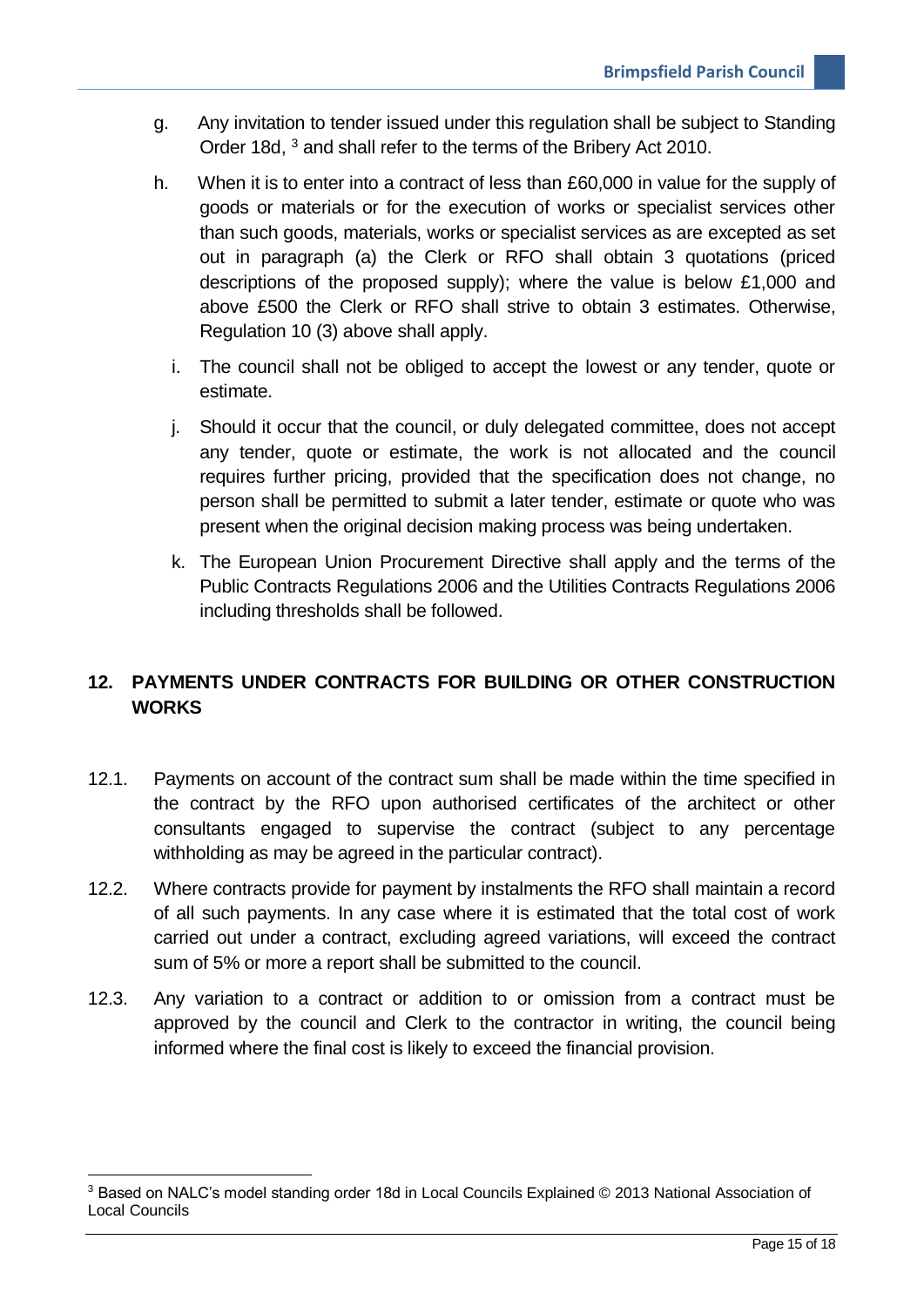#### <span id="page-15-0"></span>**13. STORES AND EQUIPMENT**

- 13.1. The officer in charge of each section shall be responsible for the care and custody of stores and equipment in that section.
- 13.2. Delivery notes shall be obtained in respect of all goods received into store or otherwise delivered and goods must be checked as to order and quality at the time delivery is made.
- 13.3. Stocks shall be kept at the minimum levels consistent with operational requirements.
- 13.4. The RFO shall be responsible for periodic checks of stocks and stores at least annually.

#### <span id="page-15-1"></span>**14. ASSETS, PROPERTIES AND ESTATES**

- 14.1. The Clerk shall make appropriate arrangements for the custody of all title deeds and Land Registry Certificates of properties held by the council. The RFO shall ensure a record is maintained of all properties held by the council, recording the location, extent, plan, reference, purchase details, nature of the interest, tenancies granted, rents payable and purpose for which held in accordance with Accounts and Audit Regulations.
- 14.2. No tangible moveable property shall be purchased or otherwise acquired, sold, leased or otherwise disposed of, without the authority of the council, together with any other consents required by law.
- 14.3. No real property (interests in land) shall be sold, leased or otherwise disposed of without the authority of the council, together with any other consents required by law, In each case a report in writing shall be provided to council in respect of valuation and surveyed condition of the property (including matters such as planning permissions and covenants) together with a proper business case (including an adequate level of consultation with the electorate).
- 14.4. No real property (interests in land) shall be purchased or acquired without the authority of the full council. In each case a report in writing shall be provided to council in respect of valuation and surveyed condition of the property (including matters such as planning permissions and covenants) together with a proper business case (including an adequate level of consultation with the electorate).
- 14.5. Subject only to the limit set in Reg. 13.2 above, no tangible moveable property shall be purchased or acquired without the authority of the full council. In each case a report in writing shall be provided to council with a full business case.
- 14.6. The RFO shall ensure that an appropriate and accurate Register of Assets and Investments is kept up to date. The continued existence of tangible assets shown in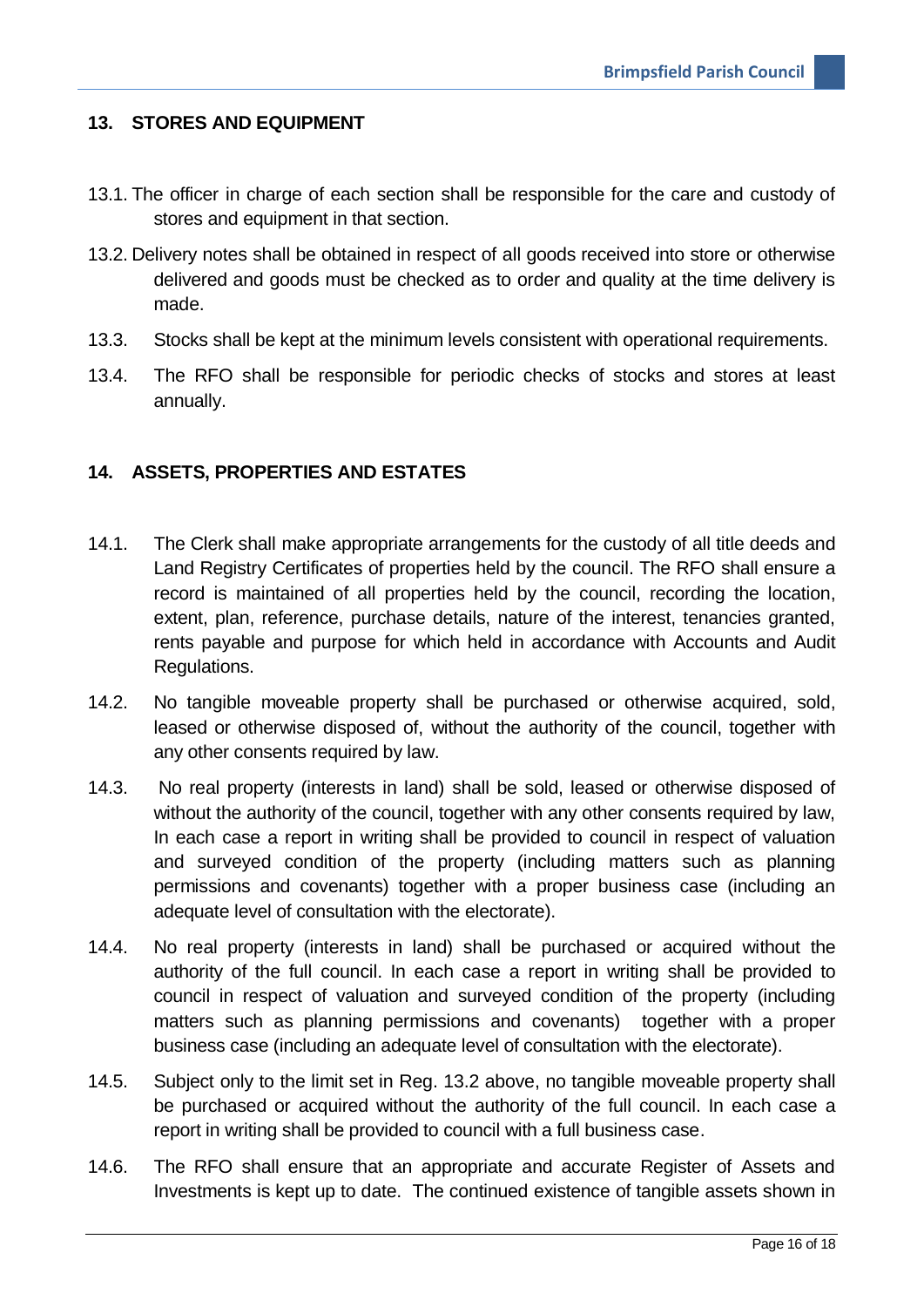the Register shall be verified at least annually, possibly in conjunction with a health and safety inspection of assets.

#### <span id="page-16-0"></span>**15. INSURANCE**

- 15.1. Following the annual risk assessment (per Financial Regulation 15), the RFO shall effect all insurances and negotiate all claims on the council's insurers.
- 15.2. The RFO shall keep a record of all insurances effected by the council and the property and risks covered thereby and annually review it.
- 15.3. The RFO shall be notified of any loss liability or damage or of any event likely to lead to a claim, and shall report these to council at the next available meeting.

#### <span id="page-16-1"></span>**16. RISK MANAGEMENT**

- 16.1. The council is responsible for putting in place arrangements for the management of risk. The Clerk/RFO shall prepare, for approval by the council, risk management policy statements in respect of all activities of the council. Risk policy statements and consequential risk management arrangements shall be reviewed by the council at least annually.
- 16.2. When considering any new activity, the Clerk/RFO shall prepare a draft risk assessment including risk management proposals for consideration and adoption by the council.

# <span id="page-16-2"></span>**17. [ITEMS IN RED BELOW ARE NOT APPLICATBLE AT THIS TIME TO BRIMPSFIELD PARISH COUNCIL. REGULATIONS WILL BE REVIEWED AT THE ANNUAL MEETING OF THE PARISH COUNCIL] CHARITIES**

17.1. Where the council is sole managing trustee of a charitable body the Clerk and RFO shall ensure that separate accounts are kept of the funds held on charitable trusts and separate financial reports made in such form as shall be appropriate, in accordance with Charity Law and legislation, or as determined by the Charity Commission. The Clerk and RFO shall arrange for any audit or independent examination as may be required by Charity Law or any Governing Document.